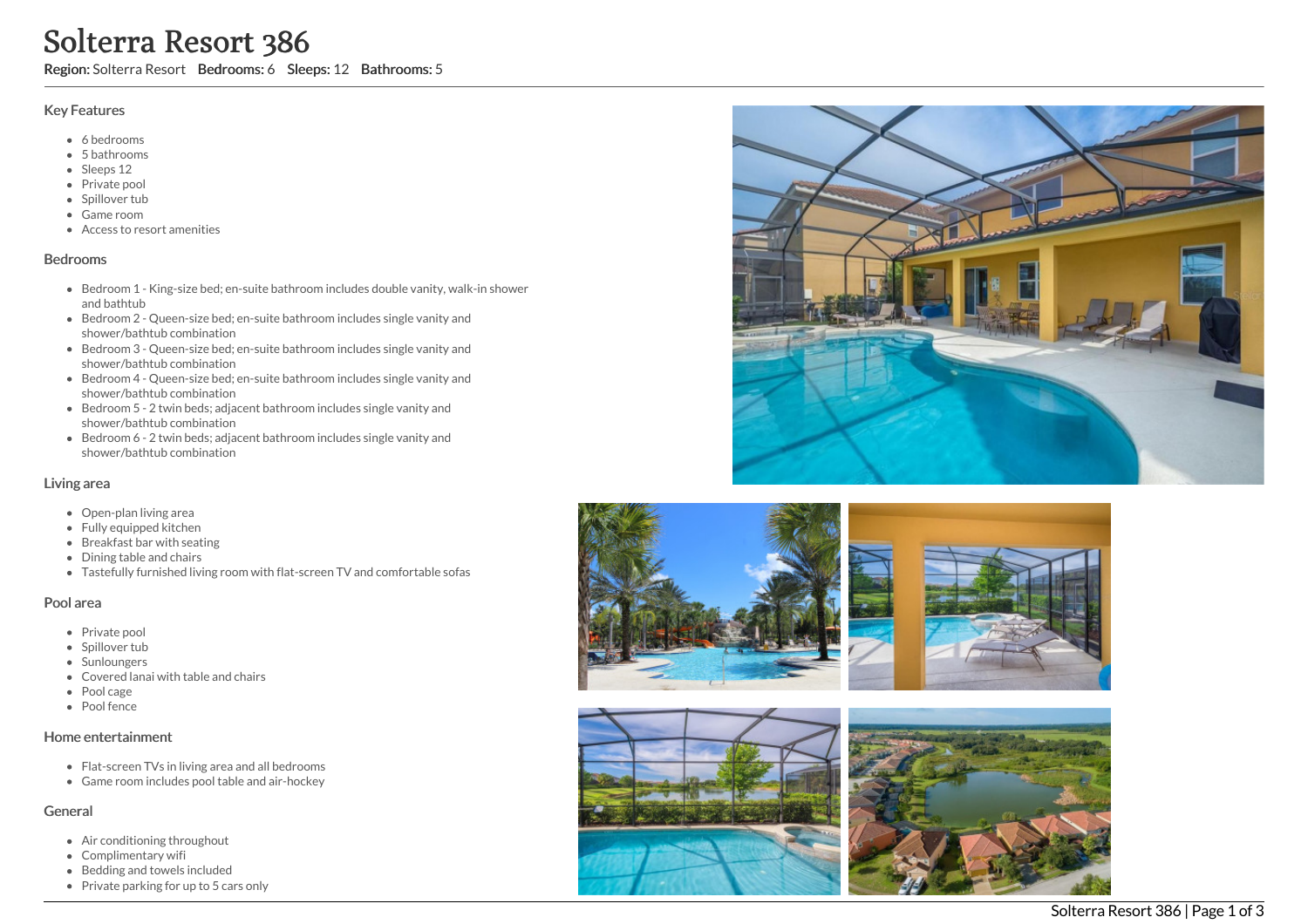#### Laundry room

- Washer and dryer
- Iron and ironing board

## Children's equipment available for hire

- Crib
- Stroller
- $\bullet$  High chair
- Pack and play

# Resort Facilities

Situated in the Davenport area of Orlando, Solterra Resort is perfectly located just 15 miles from Disney World. Designed to be a tranquil and relaxing escape for the whole family, visitors to the resort will have full access to an amazing range of amenities throughout their stay. For guests who prefer to stay active, there is a fitness center on site, as well as a playground, games rooms and sports courts - challenge the family to a game of tennis before retiring to the pool. Here, you can swim in peace, relax with a cocktail in a private cabana or float down the lazy river soaking up the gorgeous Florida sun. At the heart of the resort, guests will find the Grand Clubhouse, the ideal location for reconnecting over a delicious dinner after a busy day exploring!

## Places of interest

- $\bullet$  Golf course  $\tilde{A}$ dâ,  $\neg$ â $\epsilon$ œ 7 miles
- Supermarket  $\tilde{A}$ ¢â,¬â€œ 3 mile
- Shopping mall  $\tilde{A} \notin \hat{a}$ ,  $-\hat{a} \notin \text{ce} 3$  miles
- $\bullet$  Disney World  $\tilde{A}$ câ, -â $\epsilon$ œ 11 miles
- Seaworld  $\tilde{A}$ ¢â,¬â€œ 16 miles
- $\bullet$  Universal Studios  $\tilde{A}$ dâ, $\neg$ â $\epsilon$ œ 21 miles
- Legoland  $\tilde{A} \triangleleft \hat{a} \hat{a} \in \mathbb{C}$  26 miles
- $\bullet$  Beaches  $\tilde{A}$ ¢â.¬â€œ 76 miles